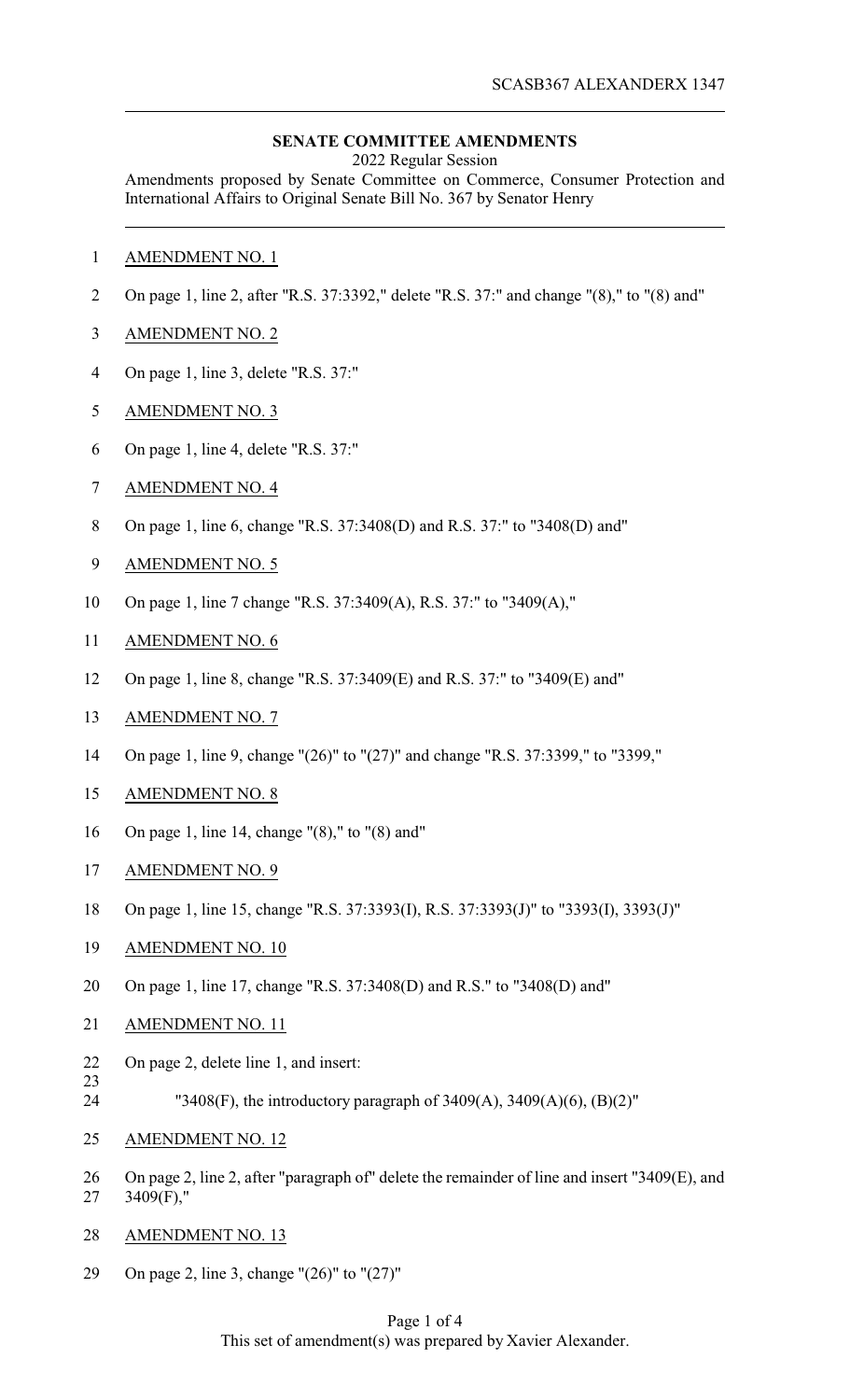- AMENDMENT NO. 14
- On page 2, line 15, after "who has been issued a license" insert "**registered**"
- AMENDMENT NO. 15
- On page 2, line 18, after "**real estate**" insert "**means**"
- AMENDMENT NO. 16
- On page 2, at the end of line 20, after "**462**" insert "**et seq**"
- AMENDMENT NO. 17
- On page 2, line 28, after "**to**" and before "**value**" delete "**transaction**"
- AMENDMENT NO. 18
- On page 3, delete lines 4 through 8 and insert the following:

# "**(ii) The authority granted pursuant to this Subparagraph includes but is not limited to the authority to appraise vacant or unimproved land that is utilized for the purposes of one to four family residential units or for which the highest and best use is for one to four residential units.**

### **(iii) The authority granted pursuant to this Subparagraph shall not include the authority to appraise any subdivision for which a development analysis or development appraisal is necessary.**"

AMENDMENT NO. 19

 On page 3, at the end of line 14, after the period "**.**" insert "**For the purposes of this Paragraph, "transaction value" means market value for non-federally related transaction appraisals.**"

- AMENDMENT NO. 20
- On page 4, line 4, after "**appraisal.**" delete the remainder of the line and delete lines 5 and 6.
- AMENDMENT NO. 21
- On page 5, line 1, delete "**or her**"
- AMENDMENT NO. 22
- On page 5, between lines 18 and 19 insert the following:

## "**(27) "Complex one to four unit residential property appraisal" means an appraisal in which the property to be appraised, the form of ownership, or the market conditions are atypical.**"

- AMENDMENT NO. 23
- On page 5, line 26, after "than" delete "that" and delete "**or her**"
- AMENDMENT NO. 24
- On page 6, delete line 6, and insert:
- "(2) Present himself **to**, or allow himself to be presented,"

# Page 2 of 4 This set of amendment(s) was prepared by Xavier Alexander.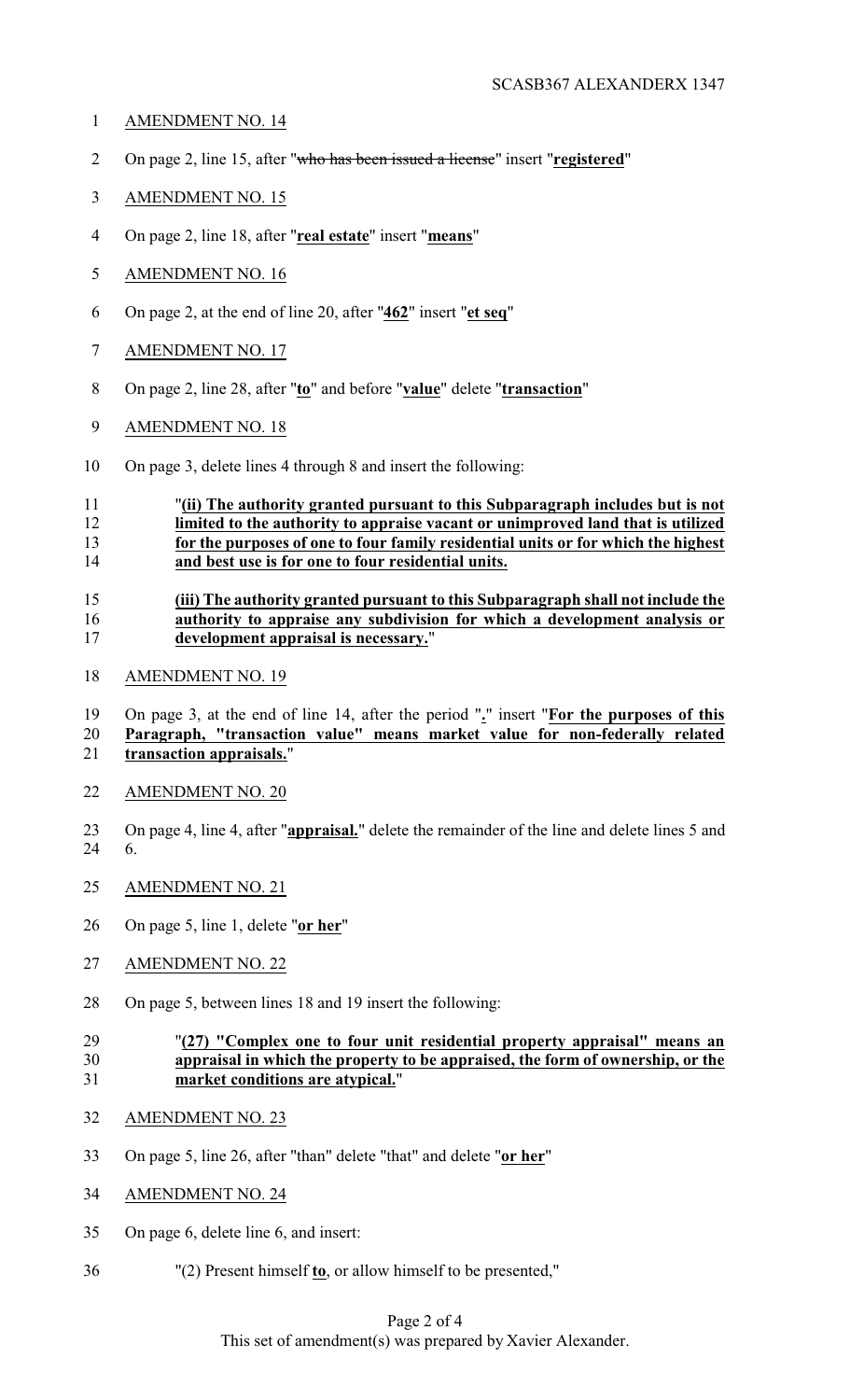- AMENDMENT NO. 25
- On page 6, line 7, change "**registered**" to "**registration**"
- AMENDMENT NO. 26
- On page 6, line 9, change "**registered**" to "**registrations**"
- AMENDMENT NO. 27
- On page 6, line 17, delete "**or herself**"
- AMENDMENT NO. 28
- On page 7, line 9, delete "**or she**"
- AMENDMENT NO. 29
- On page 8, line 8, change "**registration**" to "**registrations**"
- AMENDMENT NO. 30
- On page 8, line 11, change "**registration**" to "**registrations**"
- AMENDMENT NO. 31
- On page 8, line 15, after "to" delete "the"
- AMENDMENT NO. 32
- On page 8, line 21, after "licensee" insert a comma "**,**"
- AMENDMENT NO. 33
- On page 10, line 25, after "appraiser" delete the comma "**,**"
- AMENDMENT NO. 34
- On page 11, delete line 3 and insert:
- "**(b) The registration form that**"
- AMENDMENT NO. 35
- On page 11, line 9, delete "**or she**" and after "prepared" delete the remainder of the line
- AMENDMENT NO. 36
- On page 11, at the beginning of line 10, delete "**participated in preparing**" and insert " **in full or in part**"
- AMENDMENT NO. 37
- On page 11, line 12, after "five years" delete the remainder of the line and delete line 13 and on line 14, delete "expires last"
- AMENDMENT NO. 38
- On page 12, line 8, after "**all**" and before "**experience**" delete "**education and**"